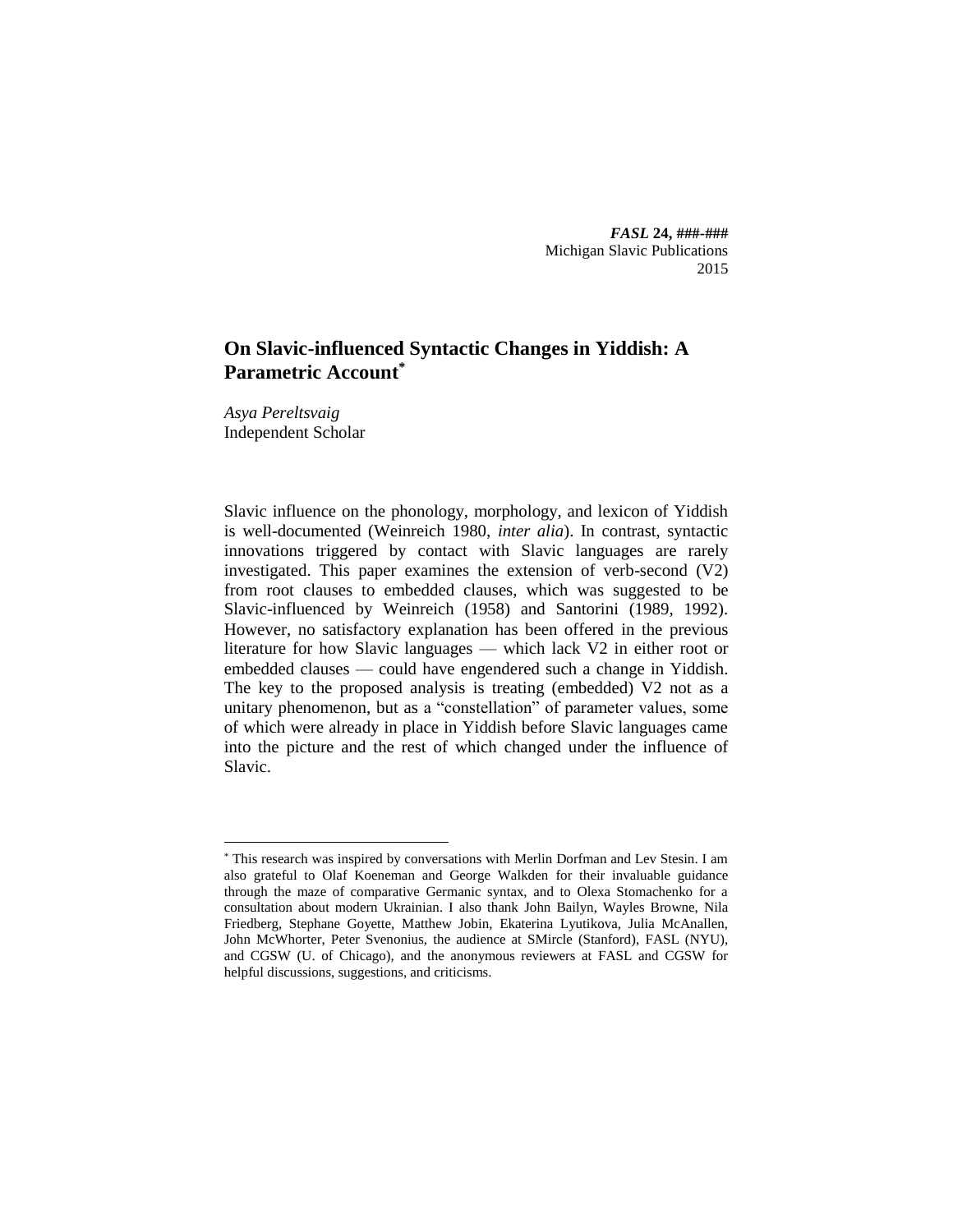## **1 The History (and Geography) of Yiddish Word Order**

According to Santorini (1989), the earliest Yiddish texts reveal it to be an "asymmetrical V2 language", with V2 in root clauses but INFL-final order in embedded clauses (for convenience, finite elements are boldfaced in examples below):

(1) ven [ der vatr nurt doyts leyan **kan**]. [Early/Old Yiddish] if the father only German read can '…provided that the father can read German.' [Santorini 1989: 111]

Modern Yiddish, however, is a symmetrical V2 language, exhibiting V2 in both root and embedded clauses. 1

- (2) … oyb [ oyfn veg **vet** dos yingl zen a kats]. [Yiddish] whether on-the way will the boy see a cat
	- '… whether on the way the boy will see a cat' [Santorini 1992: 597]

This is particularly true of Eastern Yiddish (the only surviving variety, as Western Yiddish is virtually extinct), while Western Yiddish never exhibited V2 in all types of embedded clauses.<sup>2</sup> Western Yiddish did develop INFL-medial structures; however, unlike in truly symmetrical V2 languages, only subjects could occupy the pre-V2 position in embedded clauses. According to Santorini (1989), Eastern Yiddish went through a stage characterized by this word order; in what follows, I refer to this stage as "Transitional Yiddish". Thus, simplifying the picture, we can say that Yiddish started with the structures as in (1), went through a

<sup>&</sup>lt;sup>1</sup> Asymmetrical V2 languages, such as German, allow V2 in some types of embedded clauses, namely those that cross-linguistically tend to exhibit root-clause phenomena (cf. Holmberg 1986, Grewendorf 1988, and Wiklund et al. 2009, *inter alia*). Crucially, Modern Yiddish allows V2 even in embedded clauses of the types that do not exhibit root-clause phenomena elsewhere (except in other symmetrical V2 languages, such as Icelandic).

<sup>&</sup>lt;sup>2</sup> Western Yiddish is usually described as co-territorial with German(ic), and Eastern Yiddish as co-territorial with Slavic languages. This is not entirely accurate, as Czech-, Slovak-, and Sorbian-speaking lands are in the Western Yiddish zone. Eastern Yiddish is thus better described as co-territorial with Polish, Ukrainian, Belarusian, Lithuanian (and later, Russian).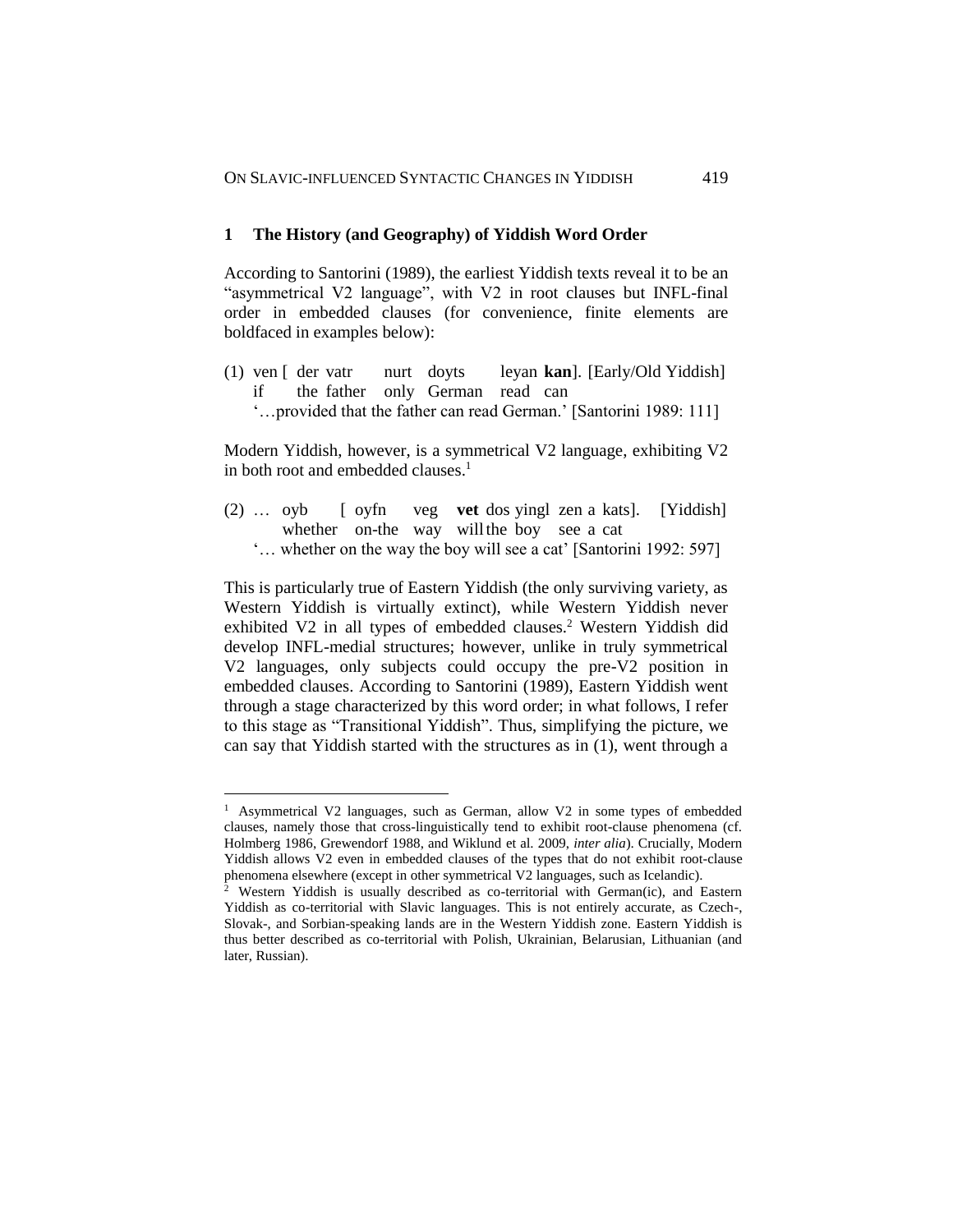stage with structures as in (3), and then Eastern Yiddish — but not Western Yiddish — developed true V2 structures as in (2).

(3) … dz der mensh **bidarf** nit tsu zukhn eyn mgid that the human needs not to seek a preacher 'that people don't need to look for a preacher' [Santorini 1989: 123]

Two alternative hypotheses can be developed to account for the word order changes in Yiddish. According to the first hypothesis, the emergence of embedded V2, as in (2), is an instance of an endogenous change: Müller (1996) and Schönenberger (2001: 75–137) have shown that children acquiring German may *spontaneously* produce Yiddish-like structures at a certain stage of L1 acquisition. If many children make this "error" and do not ultimately recover from it, a Yiddish-style symmetrical-V2 language could emerge out of an asymmetrical-V2 language. Although this hypothesis explains how the emergence of embedded V2 *could* have happened, it does not explain *why* this development *actually* happened only in Eastern Yiddish, but not in Western Yiddish or in other West Germanic varieties (e.g. German, Dutch dialects), including German dialects spoken in Slavic-speaking lands. As Weinreich (1958: 369) notes, "the Germans either were Slavicized completely and lost their identity, or preserved a culture and language in which the Slavic factor was marginal. The Jews, on the other hand, have generally maintained their distinctness, but have undergone a Slavic cultural and linguistic influence so deep and enriching as to place them in a relation of affinity with the Slavs". It thus appears that being Jewish and surrounded by Slavs (though not Czechs, Slovaks, or Sorbians) are both prerequisites for this diachronic development in word order. Language contact, thus, appears to be a more likely "culprit" than language-internal processes.

Weinreich (1958: 383) and Santorini (1989: 155–157) have both noted that linguistic contact must be at play in the emergence of embedded V2 in Eastern Yiddish; however, neither has developed a fullfledged analysis that shows how contact with Slavic languages, lacking V2 in both root and embedded clauses, might have engendered this change in Yiddish. In this paper, I do just that. Specifically, two issues that have not been resolved conclusively in the previous literature are addressed here: first, what exactly is the nature of the change in Yiddish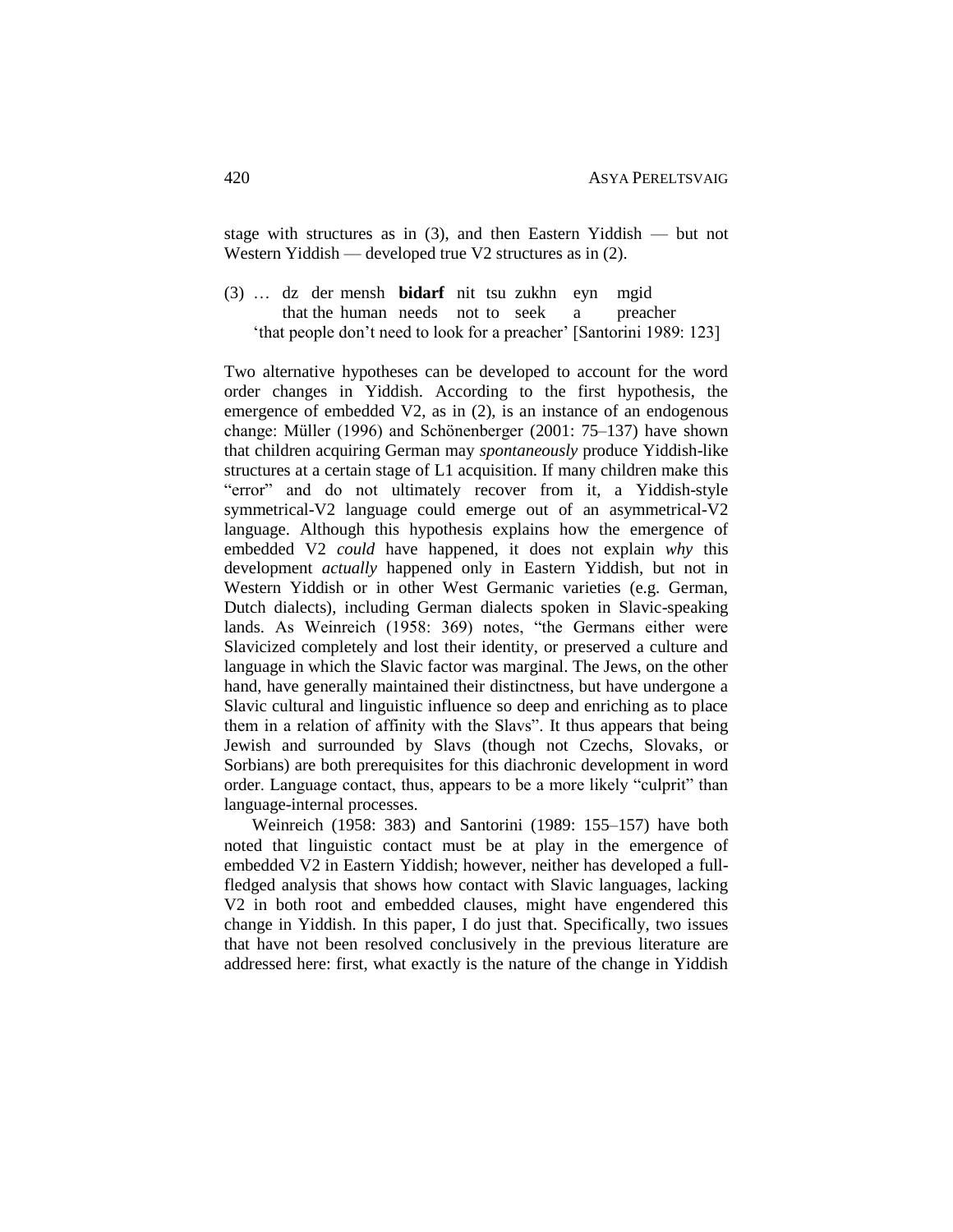(in parametric terms: which parameter values have been reset); and second, what structures and in which Slavic language(s) are evidence that these languages indeed had the appropriate parameter settings to induce this change in Yiddish.

## **2 Verb-Second in a Parametric System**

 $\overline{a}$ 

For the purposes of this paper, I assume a classical analysis of asymmetrical V2 as having the finite verb in  $C<sup>o</sup>$  and the "first constituent" in Spec-CP (cf. den Besten 1983). Symmetrical V2 languages are usually treated in the literature as having the same configuration, but lower in the structure. Here I adopt the analysis proposed by Santorini (1989) and Diesing (1990), whereby the finite verb is in  $T<sup>o</sup>$  and the "first constituent" is in Spec-TP (see Heycock and Santorini 1993 for arguments against adopting the "CP-recursion" alternative of Holmberg 1986 for Yiddish).

I propose that in order to obtain such a configuration, five binary parameters must each be set a certain way: (i) CP should not be involved in building a root declarative clause (as it is in an asymmetrical V2 language), (ii) the finite verb should raise to  $T^{\circ}$  (cf. Pollock 1989), (iii) the TP must be left-headed, (iv) the subjects must be able to stay below TP (i.e. Nominative Case should be checked by  $T^{\circ}$  downwards), and (v) some phrasal element (but not necessarily the subject) must raise into Spec-TP (i.e. EPP). The parameter space is represented in Table 1 below. 3

This parametric system is based on the system proposed by Bailyn (2004), but involves several modifications. First, the Weak NOM Case parameter, which controls whether the subject can stay below T°, is defined here for all languages and not just the ones with the "TP" Tense domain setting. Second, the Directionality of TP parameter is added to account for the contrast between INFL-medial and INFL-final languages. The third, and biggest, departure from Bailyn's system concerns the treatment of V-to-T raising and movement into Spec-TP. In Bailyn's

<sup>3</sup> For the sake of presentation, I am assuming that INFL-final structures are merged as rightheaded, ignoring Kayne's (1994) LCA. I am also setting aside the OV-to-VO change in Yiddish, which some say to be related to the emergence of embedded V2. However, under the analysis proposed here, being VO is not a pre-requisite for being a symmetrical V2 language.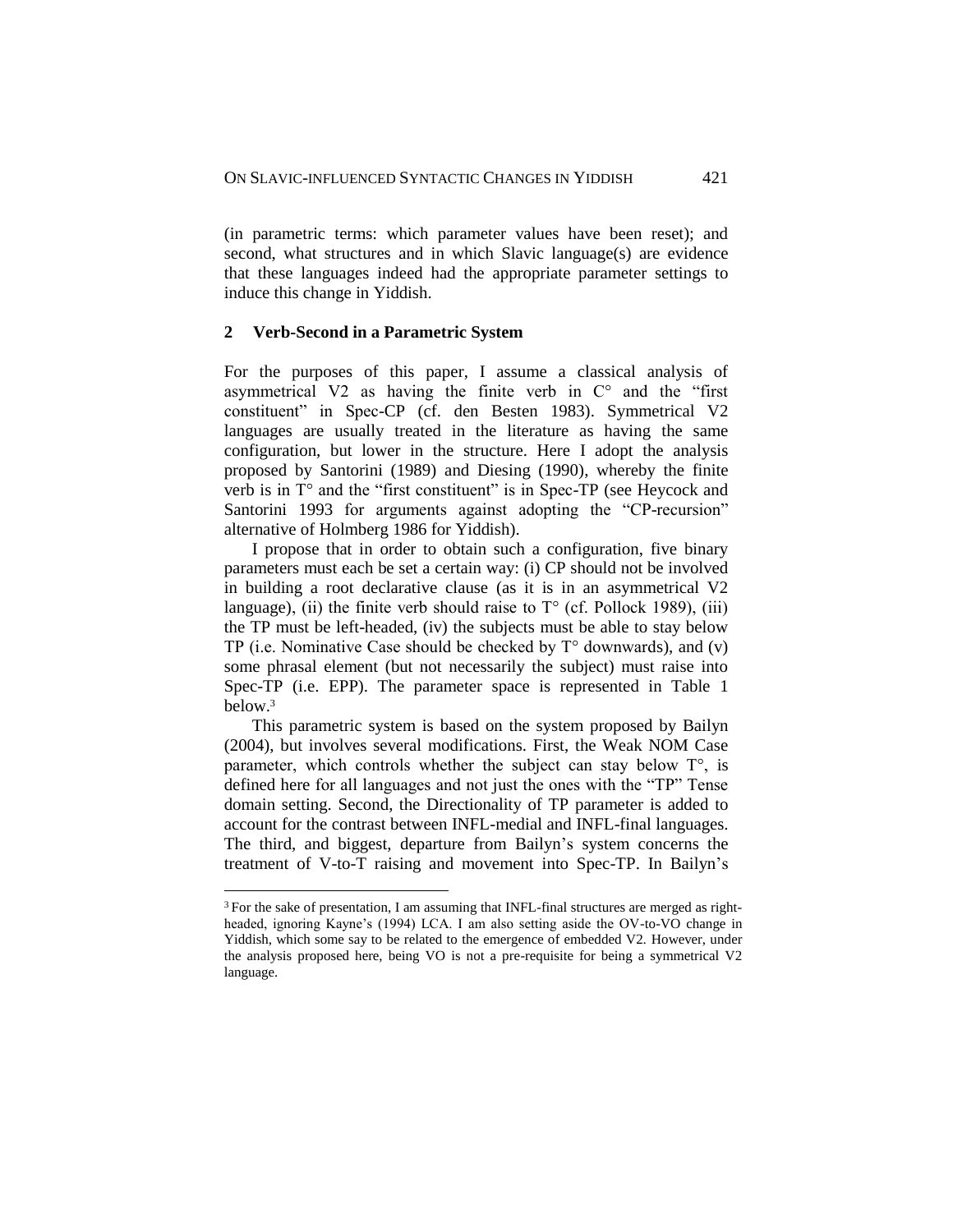system, each of these descriptive contrasts is involved in two distinct parameters, and the two movements (into T° and into Spec-TP) are related by the Nom  $=$   $[+T]$  parameter, which forces V-to-T raising but only if the nominative subject in Spec-TP cannot check the [+T] feature of  $T^{\circ}$ . In other words, whether the verb raises to  $T^{\circ}$  is controlled in Bailyn's system by a disjunctive set of two parameters: raising occurs if the Kind of EPP is set as "X°" or if the Nom =  $[+T]$  parameter is set as "−". In the system proposed here, V-to-T raising is controlled by a separate parameter (as proposed by Pollock 1989) and is not linked to movement to Spec-TP. The main reason for this departure is the fact that in Russian Generalized Inversion clauses, analyzed by Bailyn (2004), Vto-T raising is actually not forced by the lack of a nominative subject in Spec-TP, contrary to his claims. The relevant data is given in (4) below: the verb follows rather than precedes the relevant types of adverbs (cf. Pollock 1989). Moreover, a search in the National Corpus of Russian brings up numerous examples of the format in (4b) and no examples as in (4a). (See also Kallestinova 2007: 130, Slioussar 2011.)

| Tense      | $V$ -to- $T$ | Directionality | Weak            | EPP    | Languages           |
|------------|--------------|----------------|-----------------|--------|---------------------|
| domain     | Raising      | of TP          | <b>NOM Case</b> | on T°  |                     |
| ${\rm TP}$ |              | L              |                 | $^{+}$ | English             |
| TP         | $+$          | L              |                 | $^{+}$ | French              |
| TP         | $+$          | L              | $+$             | $+$    | Icelandic,          |
|            |              |                |                 |        | <b>Modern</b>       |
|            |              |                |                 |        | <b>Yiddish</b>      |
| TP         |              | L              | $^{+}$          | $+$    | Russian             |
| TP         | $+$          |                |                 |        | Spanish,            |
|            |              |                |                 |        | Italian             |
| TP         | $+$          | L              | $+$             |        | Irish               |
| CP         |              | L              |                 |        | Welsh               |
| CP         |              | L              |                 | $+$    | Mainland            |
|            |              |                |                 |        | Scandinavian        |
| CP         | $+$          | $\mathbf R$    | $\gamma$        | $+$    | German,             |
|            |              |                |                 |        | <b>Early</b>        |
|            |              |                |                 |        | Yiddish             |
| CP         | $+$          | L              |                 | $^{+}$ | <b>Transitional</b> |

Table 1. Proposed parametric system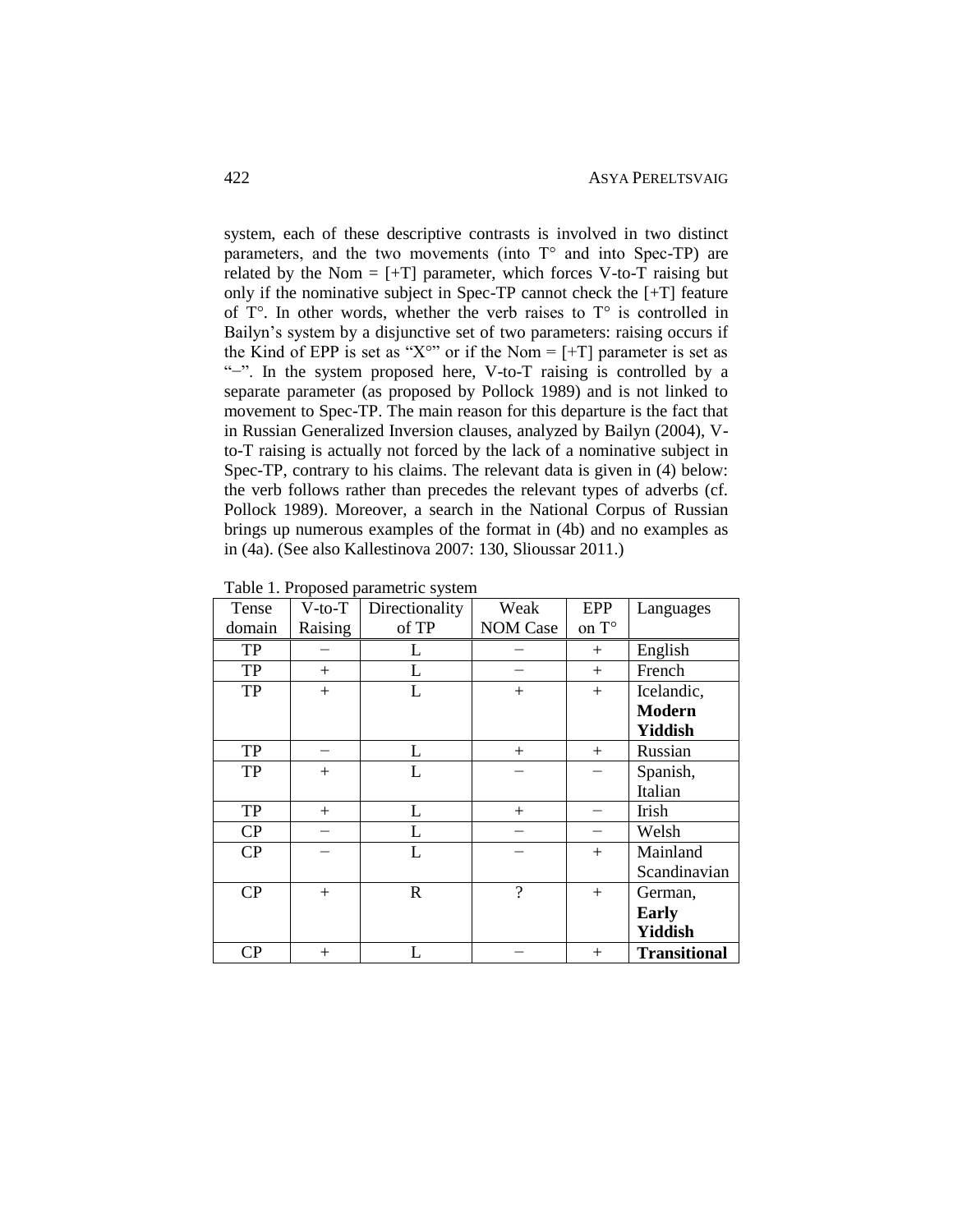|                                                   | Yiddish |
|---------------------------------------------------|---------|
| (4) a. * UVani byvali často takie problemy.       |         |
| at Vanya were often such problems NOM             |         |
| b. UVani často byvali takie problemy.             |         |
| at Vanya often were such problems. <sub>NOM</sub> |         |
| .                                                 |         |

'Vanya often had such problems.'

Another point worth noting is that V-to-T-to-C movement in asymmetrical V2 languages is not conditional on independent V-to-T raising. Thus, some of the languages with a "CP" Tense domain (i.e. with V-to-T-to-C movement in main clauses) do not have V-to-T raising in embedded clauses (i.e. in the absence of a subsequent movement to  $C^{\circ}$ ); this is true of Mainland Scandinavian languages (cf. Taraldsen 1986: 8, Heycock et al. 2010: 62, and Platzack 1986: 28 for Norwegian, Danish, and Swedish examples, respectively) and Welsh (cf. Borsley 2006: 473). Yet, other languages with a "CP" Tense domain (i.e. with V-to-T-to-C movement in main clauses) do exhibit V-to-T raising in embedded clauses (i.e. with no subsequent movement to  $C^{\circ}$ ); for example, Eastern Yiddish in its transitional stage (and Western Yiddish in its final stage) did have V-to-T raising even in the absence of a subsequent movement to  $C^{\circ}$ . This can be seen from the example in (3) above, where the finite verb *bidarf* 'needs' precedes rather than follows the negation marker *nit* 'not'.<sup>4</sup> Consequently, the V-to-T Raising parameter is defined for all languages, regardless of the setting of the Tense Domain parameter (in contrast to Bailyn's (2004) system).

According to my system, there were two phases in the history of Yiddish word order: the first change, which occurred in both Western and Eastern Yiddish, involved the resetting the Directionality of TP parameter from right- to left-headed; the second set of changes, which affected only Eastern Yiddish, involved a change in the Tense domain from "CP" to "TP" and a change in the setting of the Weak NOM Case parameter that now allowed subjects to stay low. (This description is a simplification of the actual diachronic picture, as the two phases were overlapping in time rather than strictly consecutive.)

<sup>4</sup> Santorini (1989: 119–121) shows that beside negation, V-to-T movement in these forms of Yiddish can be diagnosed by particles and *Loshn koydesh* compounds (i.e. Hebrew nominal elements of light verb constructions).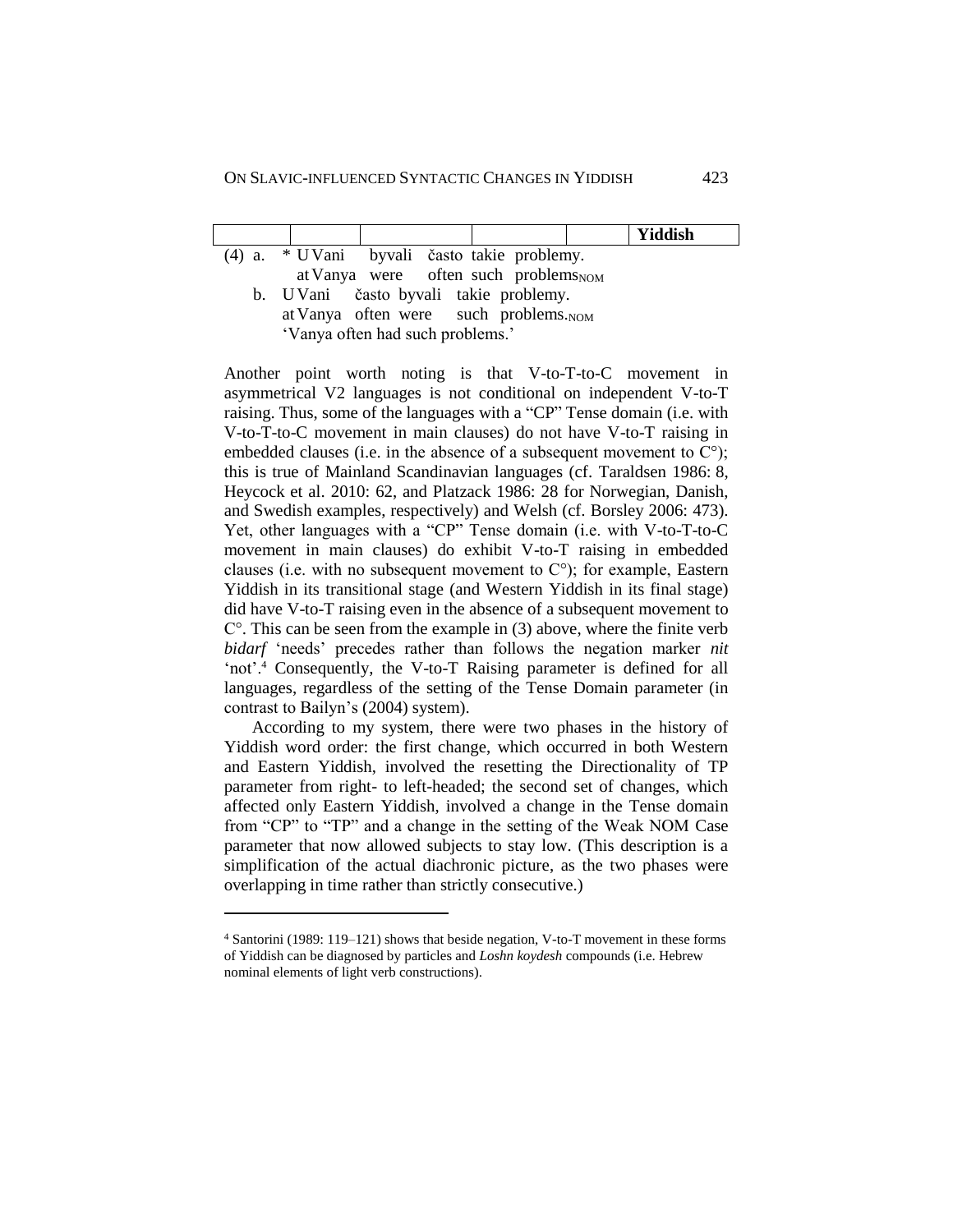Under this model, Yiddish-before-Slavs (*aka* "Transitional Yiddish") was still an asymmetrical V2 language, with V-to-T raising and Subject-to-Spec-TP raising in embedded clauses. In effect, it had the same V2-in-CP structure for root clauses as in modern German and the same structure for embedded clauses (V-in-T and subject necessarily in Spec-TP) as in modern French. Crucially, Transitional Yiddish already had some of the parameter settings that produce the embedded-V2 syntax: the V-to-T raising and EPP-on- $T^{\circ}$  parameters were both set as "+" and the Directionality of TP parameter was set as "L". All in all, of the five parameters considered here, two already had the same settings in Transitional Yiddish as in Slavic languages and so remained unchanged, two changed their settings as a result of contact, and one (V-to-T Raising) remained unaffected by contact. (Why the latter parameter was not reset through contact is an interesting question, which, unfortunately, space limitations do not allow me to consider in detail.) In the next section, I consider whether the resetting of the Tense domain and Weak NOM Case parameters can be attributed to Slavic languages in contact with Yiddish.

## **3 Diachrony of Slavic Word Order**

As noted in Table 1, Russian has the appropriate settings for the Tense domain and Weak NOM case parameters to trigger the relevant changes in Eastern Yiddish. However, contact with (modern) Russian came too late to engender the emergence of embedded V2 in Eastern Yiddish: the contact began no earlier than the late 1700s, whereas the first attestations of truly V2 embedded clauses (i.e. clauses with a non-subject "first constituent") in Eastern Yiddish manuscripts date from 1590s–1600s (Santorini 1989: 155), around the same time that Yiddish texts from Eastern Europe started exhibiting specifically Eastern Yiddish features in lexicon and phonology. It should be noted, however, that the corresponding changes in *spoken* Eastern Yiddish might have predated those first attestations in manuscripts by as long as several centuries, a period during which Yiddish-speaking Jews used Western Yiddish as their written standard in the Eastern dialectal zone as well as in the Western one. Thus, it is possible that these contact-influenced changes remained "under the radar" (i.e. not reflected in manuscripts) for centuries (cf. McWhorter 2008 on Celtic influence on English).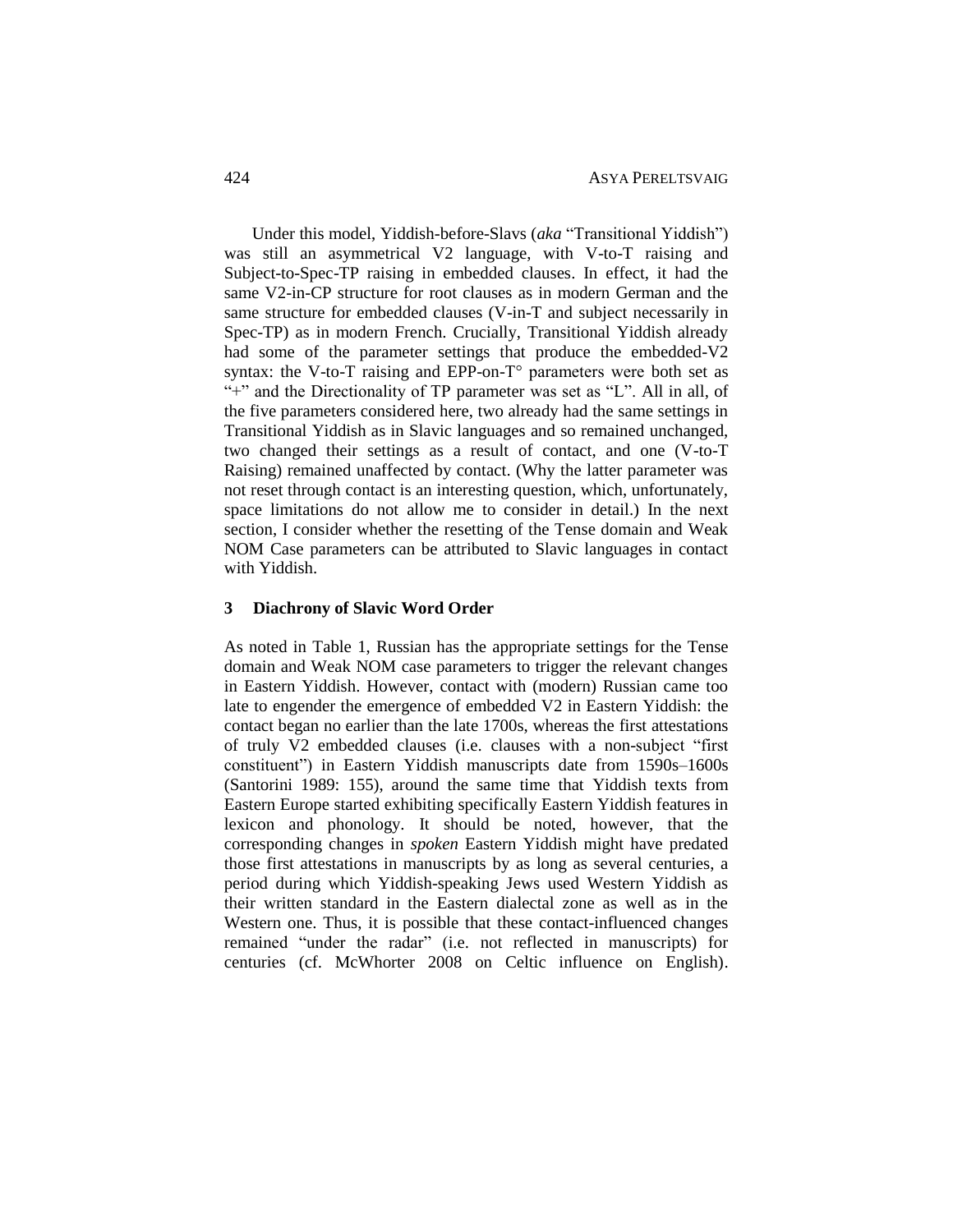Therefore, 1590s–1600s is *terminus ante quem* for the change in spoken Eastern Yiddish. In order to find a Slavic "culprit", we must examine Slavic languages that were in contact with Yiddish in the Eastern zone prior to 1590, perhaps as early as 1300s (if not before). At the time, speakers of Eastern Yiddish were in contact with speakers of Polish, Ukrainian, or Belarusian.<sup>5</sup> First Jewish communities in what was to become the "Pale of Settlement" (eastern Poland, Ukraine, Belarus) date from as early as 1128 CE (Hrodno, present-day Belarus); Ashkenazi Jewish communities in Lviv (Lemberg) and Lutsk (both in present-day western Ukraine) were established by 1256 CE and 1430 CE, respectively (Spolsky 2014: 181). More generally, Brook (1999: 282) writes: "[Ashkenazy] Jews arrived in Poland in large numbers starting in the mid-thirteenth century, and in Belarus by the late fourteenth century".

From the preceding discussion one thing is clear: if the emergence of embedded V2 in Eastern Yiddish is to be explained by contact with Slavic languages, it is the settings of the Tense domain and Weak NOM case parameters in pre-1590 Polish, Ukrainian, and Belarusian that we should establish. If we find that these languages had the "TP" Tense domain and the "+" setting for the Weak NOM case parameters in the relevant period, it can be claimed that these parameter settings were transferred to Eastern Yiddish (more on the mechanisms of parameter setting transfer in the following section).

The task, however, is not as simple as it seems, as there is little discussion in the existing literature on the parameter settings (or more generally, word order patterns) in medieval Slavic languages. Nevertheless, a number of syntactic constructions that manifest the relevant parameter settings can be found in relevant languages in the relevant time period. These constructions can be characterized as follows: (i) they are embeddable, without changes in word order, (ii) they exhibit the XP-V-NOM format (even in default, out-of-the-blue contexts), which Bailyn (2004) refers to "Generalized Inversion", and (iii) their diachronic development is relatively well-understood. While Bailyn lists a number of such Generalized Inversion structures, including OVS clauses, locative inversion, and more, some of these structures are

<sup>5</sup> Also Lithuanian; however, since little is known about the complex Polish-Lithuanian-Belarusian triglossia in the relevant period or the diachronic development of major constituent order in Lithuanian, I am leaving this issue for future research.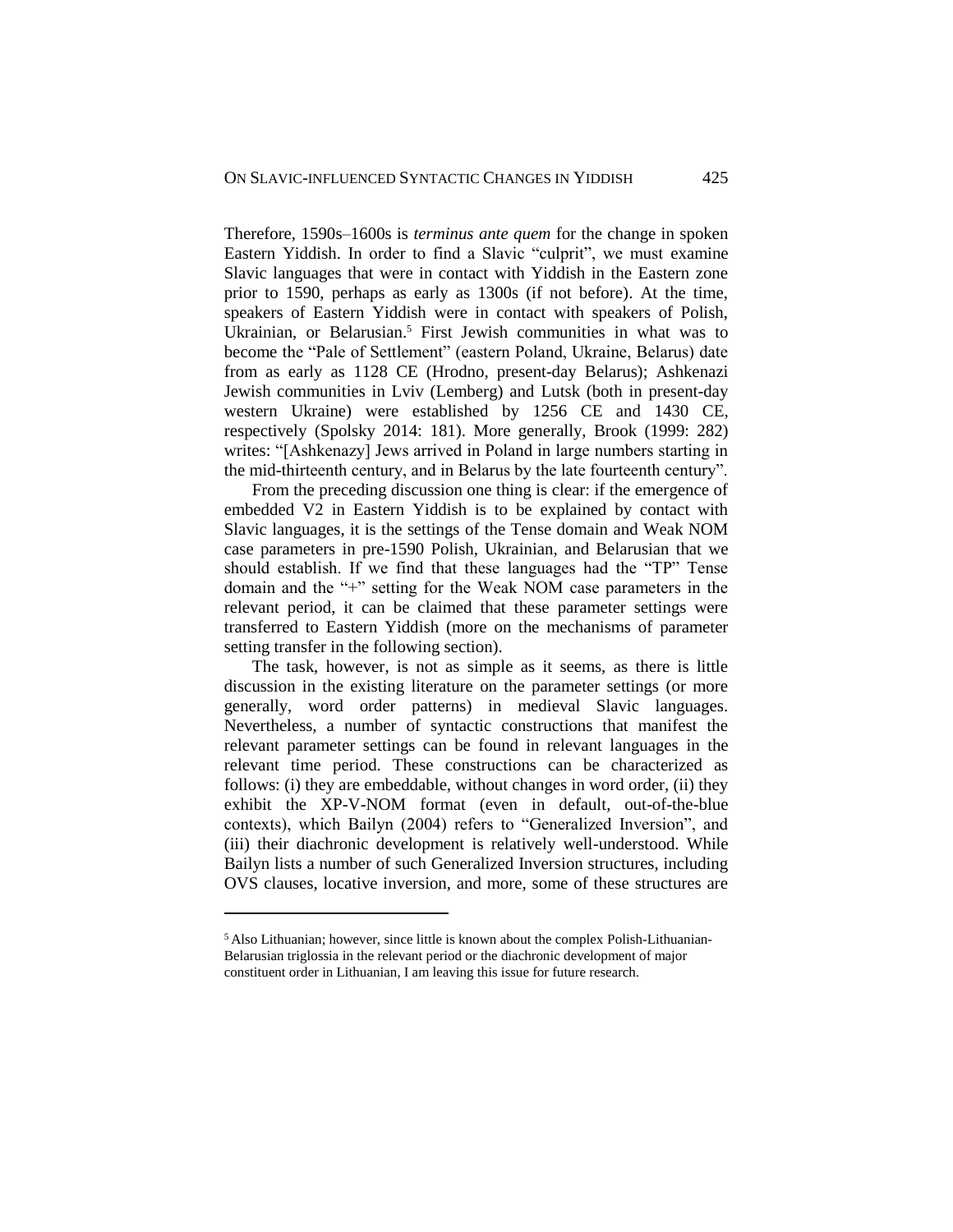difficult to work with in the diachronic dimension: for example, OVS clauses can be derived not only via Generalized Inversion but also via Topicalization (A'-movement) of the object and post-posing of the subject; little is known about the diachronic development of the other structures. The one structure that fits the entire description above, including (iii), is the so-called predicative possessive construction (PPC). The diachronic development of these constructions in West and East Slavic is discussed in detail in McAnallen 2011.

According to McAnallen (2011), the earliest attested form of Slavic had three types of PPCs: a *have*-PPC, familiar from English and modern West Slavic languages, and two oblique PPCs characterized by the possessor expressed by a PP headed by *u* 'at' or by a dative noun phrase, while the possessum is expressed by a post-verbal nominative noun phrase. The two oblique PPCs, relevant to the discussion here, are illustrated below:<sup>6</sup>

(5) *u*-PPC (Old Russian, from *Primary Chronicle*; cited in McAnallen 2011: 53-54)

ona že reče imъ nyně, ou vasъ něs medu ni she<sub>NOM</sub> PART said to.them now at you not is honey nor skory fur

'She said to them that now you have neither honey nor fur…' (6) dative-PPC (Old Czech, from *Život Svaté Kateřiny*; cited in McAnallen 2011: 32) neb mu bieše dci jediná

for him<sub>DAT</sub> was daughter<sub>NOM</sub> one<sub>NOM</sub>

'…for he had one daughter'

 $\overline{a}$ 

The oblique PPCs thus have the required XP-V-NOM format (where the XP is either an *u*-PP or a dative noun phrase); moreover, they were (and still are) embeddable in that format as well (for examples from the older forms of West and East Slavic languages, the reader is referred to McAnallen 2011). Finally, McAnallen argues that the diachronic development of these constructions in West and East Slavic receives a

 $6$  In example (5) in the main text, the post-verbal possessum is in the genitive triggered by the clausal negation (*aka* the Genitive of Negation).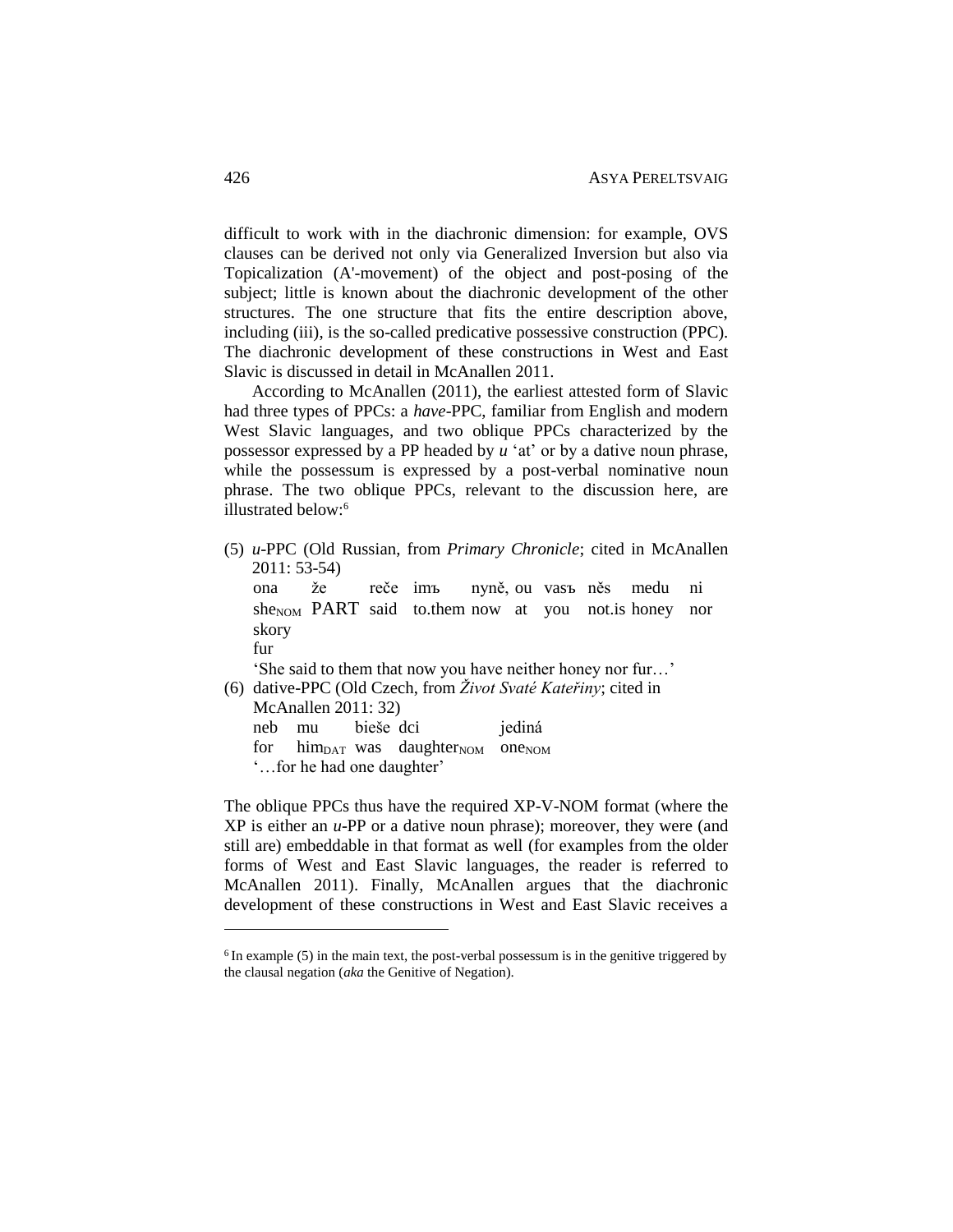contact-based account: West Slavic lost the oblique PPCs (particularly, McAnallen discusses the loss of the dative PPC in the history of Czech) under the influence of German, whereas East Slavic moved toward the *u*-PPC under the influence of Finnic languages (the dative PPC was completely lost and the *have*-PPC has become limited in its application).

Given the distinct trajectories in the history of oblique PPCs in West and East Slavic, let's consider each language group separately, starting with West Slavic. Polish, which was the West Slavic language in contact with Yiddish in the Eastern zone, descended from Common Slavic, which had both types of oblique PPCs; modern Polish, however, is a *have*-language. The crucial question is when the oblique PPCs were lost in the history of Polish. Unfortunately, McAnallen's discussion focuses on Czech; she claims that Czech lost its dative PPC in the first half of the 15th century (dative PPC is still attested in texts from 1360s, but gone by 1450s). Assuming that the loss of oblique PPCs in Polish dates from roughly the same period or later — a safe assumption if it was induced by contact with German, as McAnallen claims — Ashkenazi Jewish communities have lived side by side with Polish speakers for over 200 years before the loss of oblique PPCs, reasonably long enough for the contact-induced change to take place in spoken Eastern Yiddish. (Further research is needed to verify with more precision when oblique PPCs disappeared in Polish in favor of the *have*-PPC.)

Let's now consider PPCs in East Slavic languages. Like Common Slavic, Old Russian — the ancestor of not only Russian, but Ukrainian and Belarusian as well — had all three types of PPCs: *have*-PPC, *u*-PPC, and dative PPC. The attestation of the three types of PPCs in various kinds of Old Russian texts, from McAnallen (2011: 52-64), is summarized in Table 2 below. As can be seen from the Table, the frequency of the oblique PPCs increased over time, as one moves further north, and in more colloquial texts. Importantly, oblique PPCs are also found, with varying frequency, in texts from different Old Russian regions, including those from the southwest (present-day Ukraine). (There are, unfortunately, no quantitative data specifically for texts from that region; hence, they are not included in the Table below.)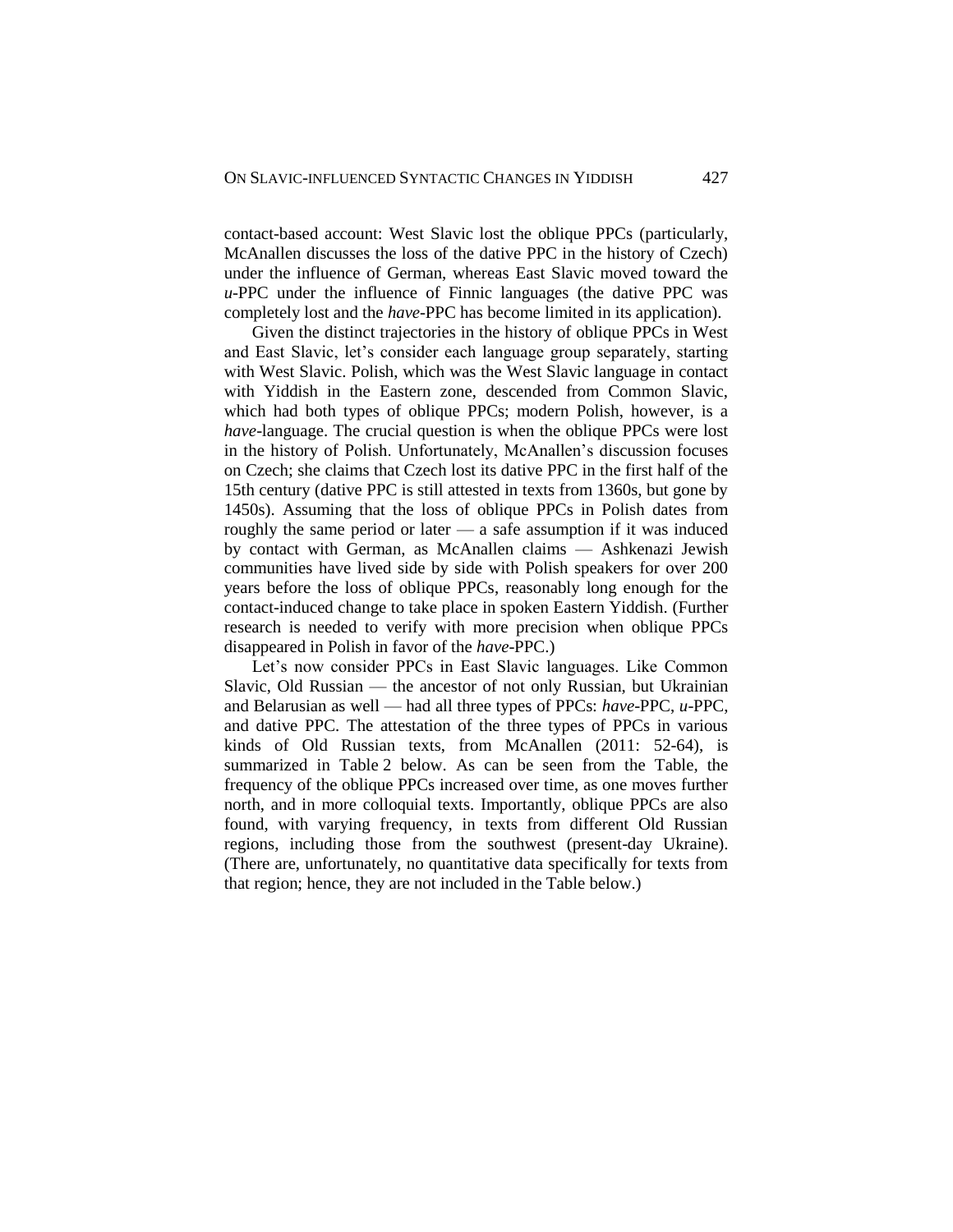| <b>HAVE</b><br>dative-PPC<br>$u$ -PPC |
|---------------------------------------|
| 12%<br>70%<br>17%                     |
| 17%<br>33%<br>51%                     |
| 25%<br>75%                            |
| 100%                                  |
| 65%<br>27%<br>8%                      |
|                                       |
|                                       |

Table 2. Distribution of different types of PPCs in Old Russian

As for modern Ukrainian and Belarusian, both retained the *u*-PPC. In Belarusian, the *u*-PPC is the primary way to express the broadest range of "possession" relations (cf. Mazzitelli 2012: 132). Moreover, she also notes (p. 146) that although the exact distribution of the various PPCs in Old Belarusian is not entirely clear, both the *u*-PPC and the dative PPC were present in the language at that stage as well. As for modern Ukrainian, it has both the *have*-PPC and the *u*-PPC, with the former more commonly found in western dialects and the latter in eastern dialects. One possibility is that Ukrainian continuously had the *u*-PPC, from Old Russian to Old Ukrainian to modern Ukrainian, with the *have*-PPC being a later Polish-derived innovation. However, McAnallen (2011: 105) suggests an alternative possibility, which needs to be considered until solid data is available to refute it: namely, that Ukrainian lost the *u*-PPC under the influence of Polish at some point in its development and later reacquired it under the influence of Russian. However, even if the latter scenario took place, I believe that the (temporary) loss of the *u*-PPC under the influence of Polish would come too late to "bleed" the contactinduced resetting of the relevant parameters in Eastern Yiddish (recall from above that Ashkenazi Jewish communities lived in Lviv and elsewhere in Ukrainian-speaking lands as early as the mid-13th century).

While a more detailed analysis of the older forms of Polish, Ukrainian, and Belarusian would help firm up the dates at which oblique PPCs were lost in those languages, it is plausible that Ashkenazi Jews speaking Eastern Yiddish lived side by side with speakers of Slavic that expressed predicative possession via one of two oblique PPCs, which

<sup>7</sup> The Primary Chronicle was composed between 1110 CE and 1118 CE, but the oldest extant manuscript is the Laurentian Codex dating from 1377 CE. The *Russian Pravda* was composed in the early 1000s.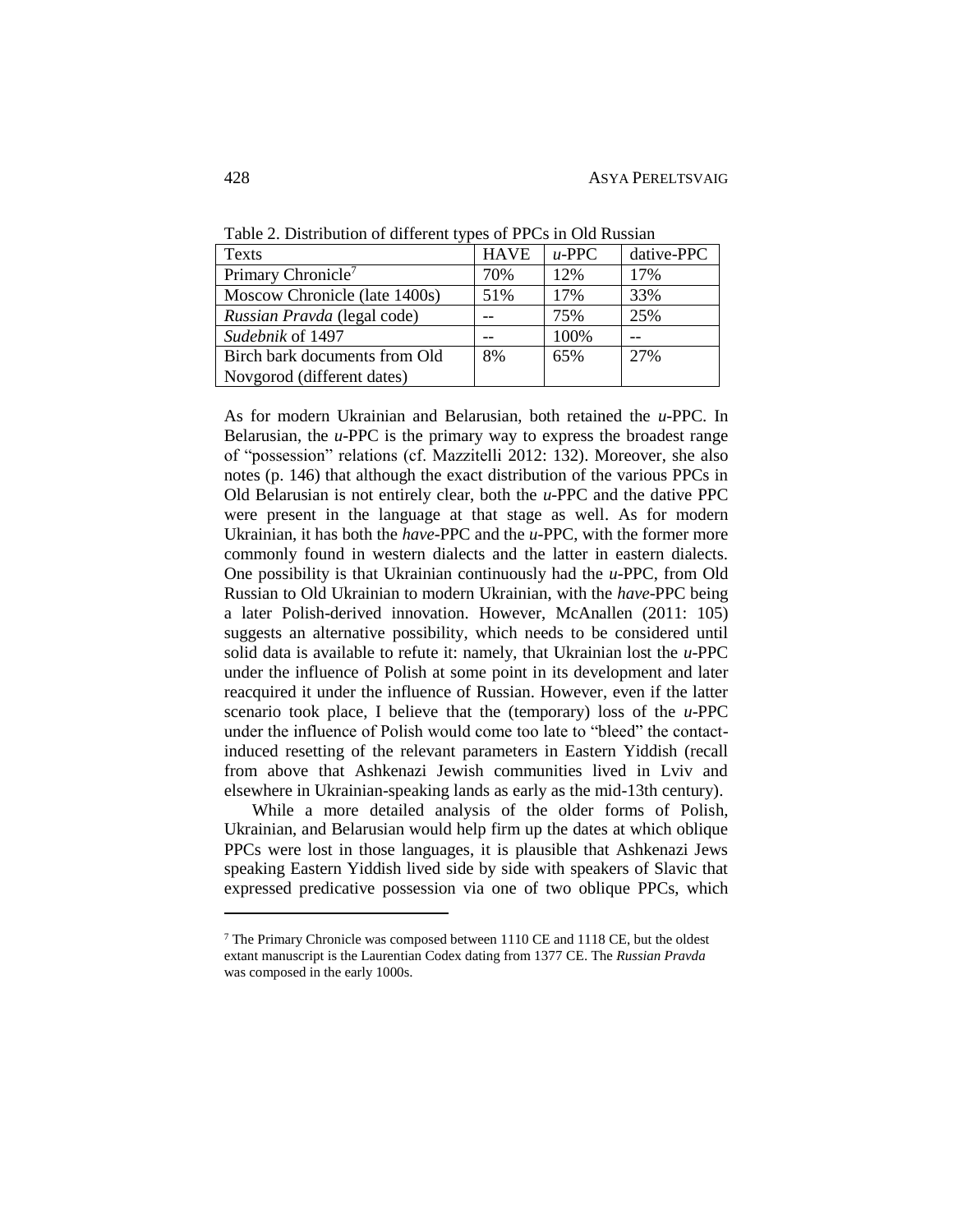reveal to us linguists that the settings of the Tense domain and Weak NOM case parameters in those languages were appropriate to cause the relevant changes in Eastern Yiddish. But how can parameter settings be transferred from one language into another? The following section addresses that question.

#### **4 How Can Parameter Settings Be "Borrowed"?**

The existing literature on language contact stresses time and again that syntactic structures are the least easily borrowable elements of language (cf. Moravcsik 1978, Thomason and Kaufman 1988, Matras 2000, *inter alia*). So how can parameter settings be "borrowed"? Van Coetsem (1988, 2000), Thomason & Kaufman (1988), Louden (2000), and Lucas (2012) distinguish two types of inter-linguistic transfer: (i) borrowing proper, initiated by the speakers of the recipient language, and (ii) imposition, or interference through shift, which is initiated by speakers of the source language who shift to the recipient language as their L2. Louden (2000: 95) recaps: "In situations of borrowing… the structures which are most susceptible to transfer… are lexical, while structures from more stable domains of language, notably phonology and inflectional morphology, are less likely to be borrowed. On the other hand, in situations of… interference through shift…, when native speakers of a source language are acquiring a recipient language, it is predicted that the more stable domains… will be more readily affected". Louden discusses contact-induced phonological changes (in Eastern Yiddish as well, as it happens). In this paper, I propose that syntax is another domain of language that is subject to interference through shift rather than borrowing proper, contrary to Lucas' (2012) claims that some syntactic phenomena may be borrowed (e.g. *dos*-clefts in Yiddish from Slavic). The main reason why Lucas attributes the emergence of *dos*clefts in Yiddish to borrowing rather than interference through shift is because he could not find a group who might have underwent a language shift, from Slavic to Yiddish. Instead of abandoning the position that syntax is not borrowable but can only be transferred via interference through shift (well-motivated in the literature, see references above), I propose to look harder for a group that might be "to blame" for such interference. Interference through shift in the case of Slavic-Yiddish contact, as schematized in Figure 1 below, involves some speakers of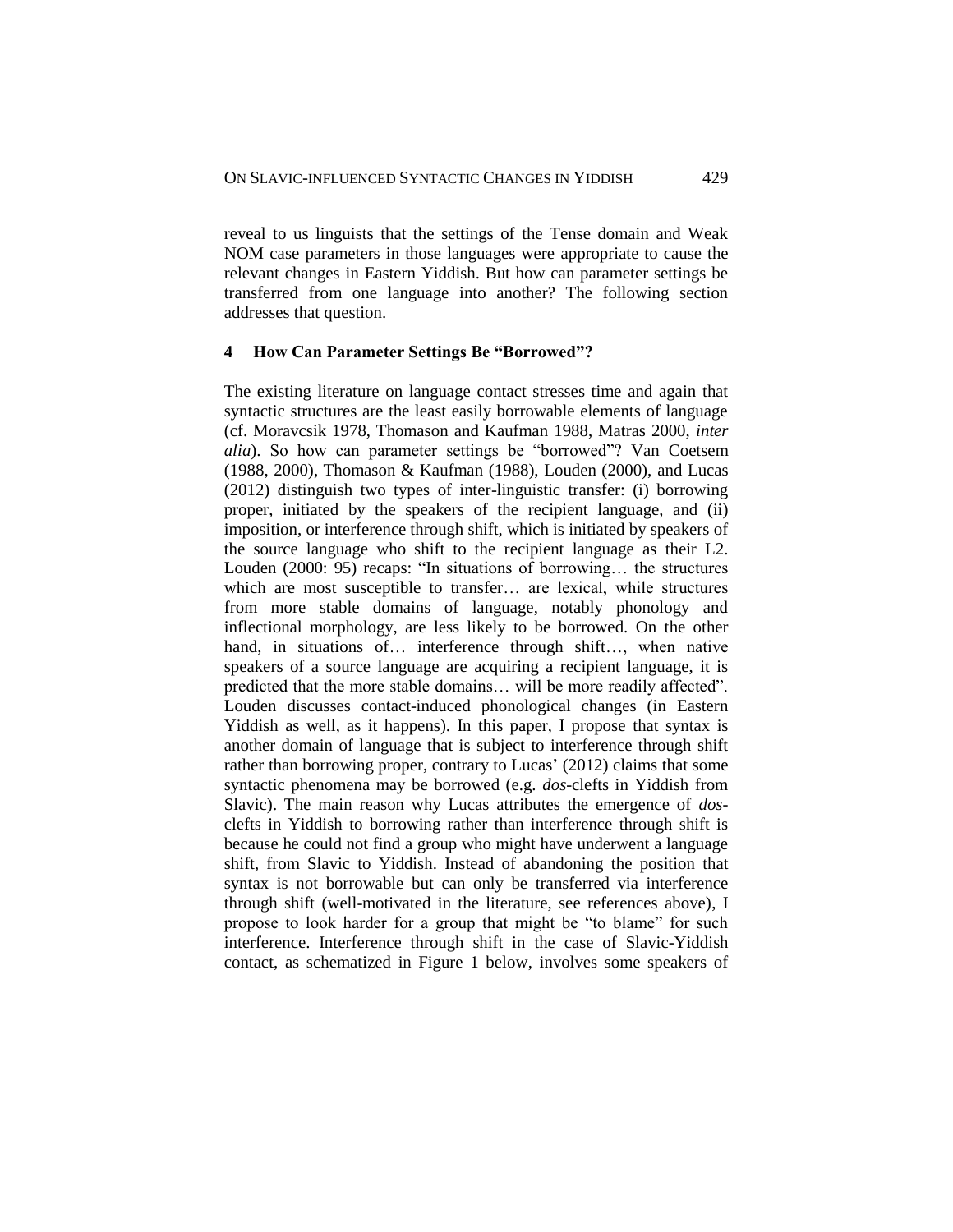Slavic as L1 switching to Yiddish (L2) and then their way of speaking (Eastern) Yiddish spreading across the broader linguistic community:



Fig. 1: Speakers' acceptance of case/number forms

Louden (2000) proposes that the group in question were the so-called Knaanic Jews, that is Slavic-speaking non-Ashkenazi Jews of Eastern European origin, possibly descendants of the Khazars who maintained their Judaism, but shifted from a Turkic to Slavic language. Similarly, Weinreich (1958: 410) suggested Knaanic influence on Eastern Yiddish: "…where Yiddish-speaking Jews found settled fellow Jews speaking Slavic languages, as they did in Bohemia and in Russia, they experienced a smoother contact with Slavic than was ever possible across the Jewish-Christian religious barrier". Knaanic Jews are broadly discussed in the historical literature (cf. Ausubel 1953: 133, Samuel 1971: 29, Koestler 1976, Birnbaum 1981: 222–225, Grayzel 1984: 388, Harshav 1990: 5–6, Brook 1999: 302, Spolsky 2014: 158, 171–177, *inter alia*). However, historical indications of a massive presence of Knaanic Jews in Kievan Rus' after 1240 CE, when Kiev was sacked by the Golden Horde and its Jewish Quarter was destroyed, are "frustratingly few…" (Weinreich 1958: 410). Hence, whatever Knaanic Jews might have resided in Kievan Rus' in the early period, they hardly had much opportunity for extensive and prolonged contact with Ashkenazi Jewish communities resettling from the West. Moreover, evidence of Knaanic presence as far north and west as present-day Poland is virtually nil. Genetic evidence also indicates that Knaanic admixture into Ashkenazi Jewish communities was fairly minor: at most 12% of male Ashkenazi Jews trace descent to such Knaanic Jews (Nebel et al. 2005, *inter alia*). Nor were Knaanic Jews a socially prestigious group within the larger (mostly Ashkenazi) Jewish communities. Historical literature is full of mentions of the socially inferior status of Knaanic Jews (wherever and whenever they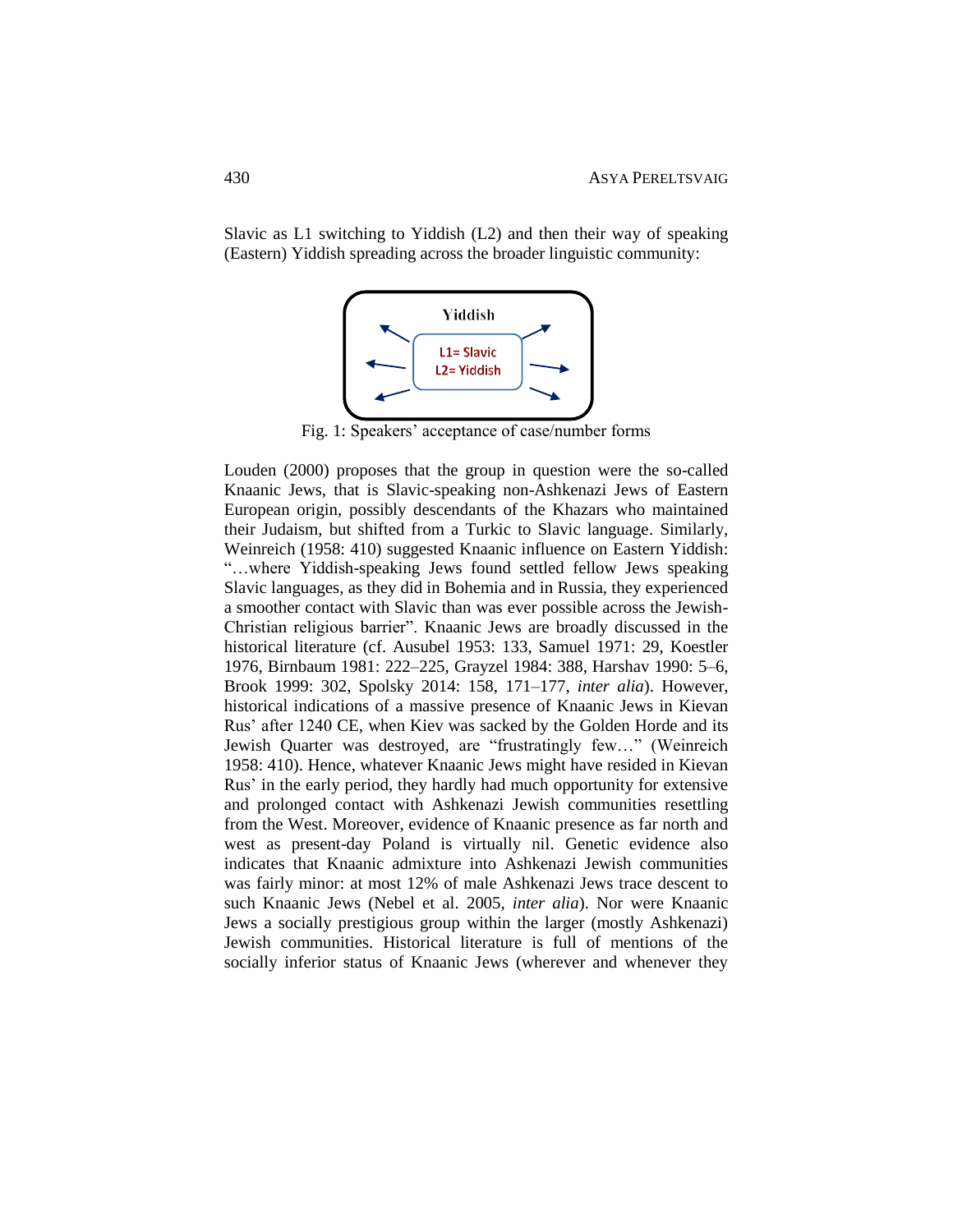were found), their "primitive Judaism"; for example, Samuel (1971: 29) writes about "the cultural backwardness of early Russian Jewry. It had no schools of its own and set its young men to the west, to France and Germany, to obtain a Jewish education…" All in all, it is not likely that Knaanic Jews were the agents of interference through shift.

An alternative possibility, not considered much in the existing literature, is that the interference through shift was a result of frequent intermarriage of Ashkenazi Jews with non-Jewish Slavs. Recent work by Forster and Renfrew (2011) established a pattern whereby language in gender-biased mixed communities correlates better with Y-DNA (passed down along paternal line) than mtDNA (passed down along maternal line). Typically, such communities come about when men invading/settling from elsewhere marry local women; the resulting communities end up speaking the language of the men. For example, Slavic-speaking men settled in northern Russia and intermarried with the local Finnic-speaking women; as a result, many of the Finnic languages in the region have become extinct (e.g. Merya, Meshchera, and Murom). However, unnoticed by Forster and Renfrew is another generalization: the language that correlates with mtDNA does not disappear without a trace; instead, its grammatical influences are observable in the language of the resulting mixed community. For example, Finnic influences on Russian are discussed in Grenoble (2010), McAnallen (2011), *inter alia*. Both the survival of the "Y-DNA language" and the grammatical influences of the "mtDNA language" are illustrated also by genderbiased mixed communities in coastal Papua New Guinea, where Austronesian men intermarried with Papuan women and the resulting communities speak Austronesian languages that exhibit elements of Papuan substrate (e.g. the Magori language).

Here, I propose that the emergence of embedded V2 in Eastern Yiddish was due to interference through shift by Slavic-speaking women who married into Ashkenazi Jewish communities, adopting both Judaism and Yiddish. Some historians entertain the possibility of relatively common intermarriage with gentile women to explain the so-called "Ashkenazi demographic puzzle" (cf. King 2012): there were too few Ashkenazi Jews in the Germanic-speaking lands (80,000 in 1500 CE) to produce the numbers reported later in the east (500,000 in Poland in mid-1600s; cited from Dubnow 1967). This problem, however, remains hotly debated among historians, particularly because of some scholars'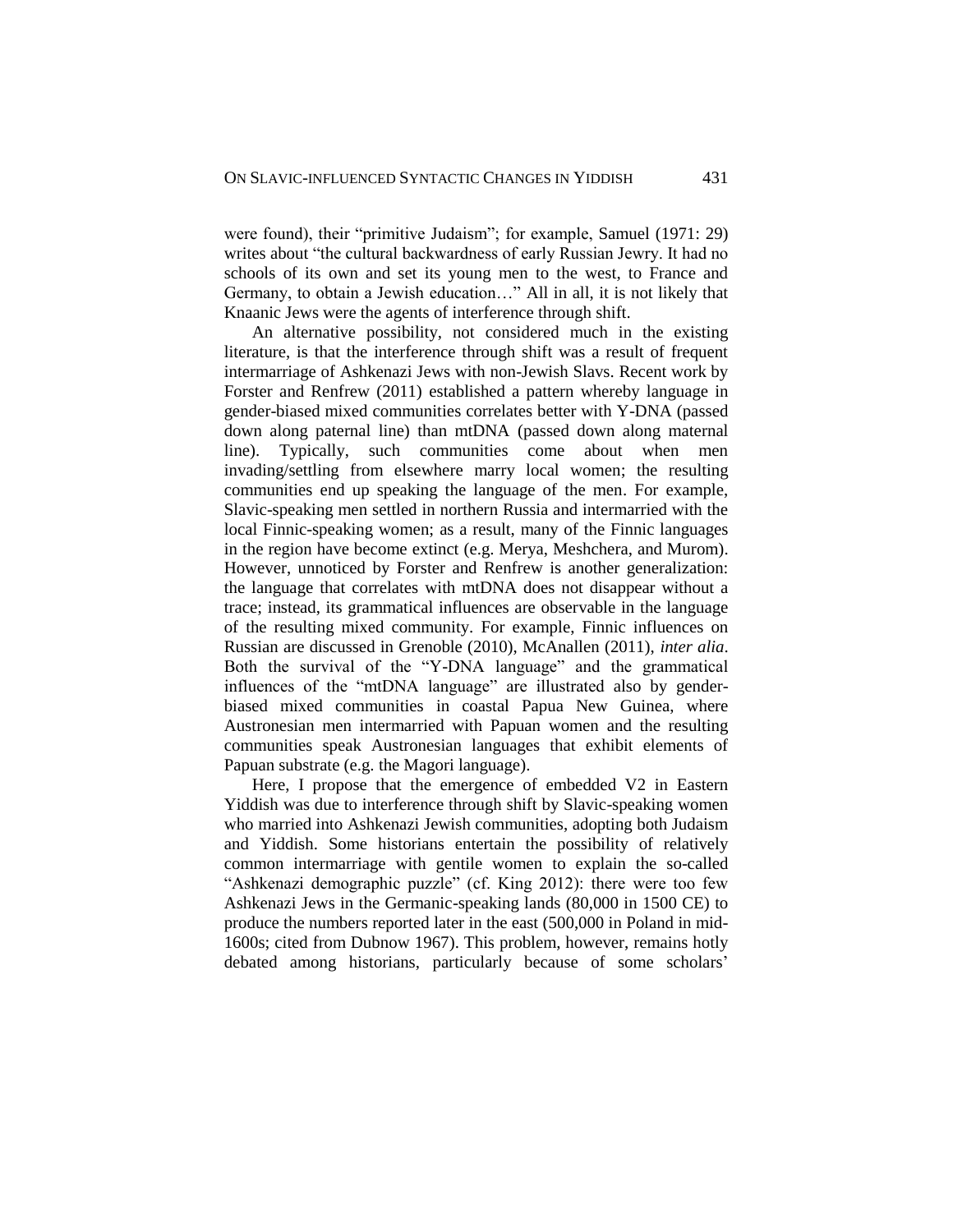ideological preconceptions. Perhaps in this instance linguistics can shed a new light on a controversial historical issue.

Additional support for this "interference through shift by mothers" hypothesis comes from L1 acquisition data. Macro-parameters such as the ones involved in the embedded V2 phenomenon are acquired relatively early: for example, the Weak NOM Case parameter is acquired around 24 months (Deprez & Pierce 1993, Baker 2001). The age of acquisition of the Tense Domain parameter is more controversial: some evidence suggests that children acquiring German and Swiss German use the correct patterns for embedded clauses as soon as such clauses emerge in production (3–4 years old), but other studies show that children acquiring Swiss German struggle with this aspect of the grammar till the age of 5 or even 6;3 (see Clahsen & Smolka 1986, Schönenberger 2001: 49–156, and references cited therein). If Lightfoot (1989: 321) is correct that "everything can be learned from simple, unembedded 'domains'" and "children do not need access to more complex structures", it is possible that the Tense Domain parameter is set even earlier than the appearance of the first embedded clauses in production.

Note also that women who transferred their native Slavic patterns (here, parameter settings) into Eastern Yiddish had ample opportunity to affect the L1 acquisition by the next generation of Yiddish speakers because small children in the process of setting the relevant parameters spent more time with mothers (and more generally, womenfolk) than the male members of the community, as evidenced by Talmudic commentaries and rabbinical *responsa* literature which *assumes* that "the demands of children and home chores dictate a woman's 'time-table'" (Biale 1984: 12-13) and hence exempts women from time-bound positive *mitzvot* (i.e. commandments that require one to do something at a particular time, which are "incumbent upon men only"). Thus, children acquiring Eastern Yiddish had more exposure to women's form of Yiddish, sprinkled with grammatical elements from Slavic.<sup>8</sup>

<sup>8</sup> A potential objection can be raised that not much trace has been found of such a massive intermarriage-cum-conversion of non-Jewish women into the Eastern European Ashkenazi Jewish community in the gene pool (see Thomas *et al.* 2002, Behar *et al.* 2006, Costa *et al.* 2013). However, mtDNA may have a wrong "temporal resolution" to adequately represent a relatively recent admixture such as this. I thank Ora Matushansky and Matthew Jobin for discussing this issue.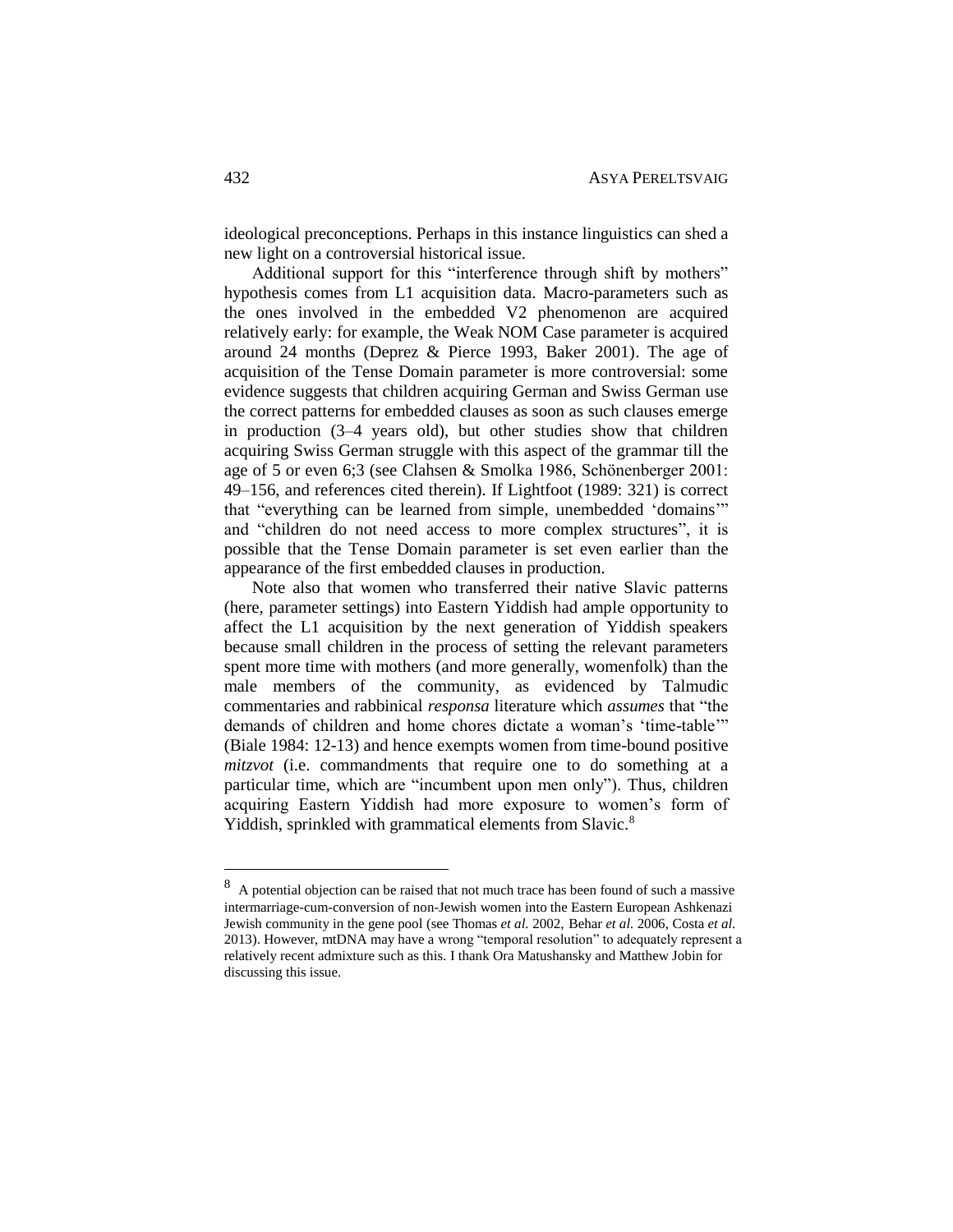## **5 Conclusions**

In this paper, I have developed an analysis of the diachronic emergence of embedded V2 in the syntax of Eastern Yiddish as a result of interference through shift by Slavic-speaking women who married into the Yiddish-speaking Ashkenazi Jewish communities.<sup>9</sup> I have argued that the development of true embedded V2 structures (with non-subject in the preverbal position) in the history of Yiddish can be reduced to resetting of two parameters: the Tense domain and the Weak NOM case parameters. Plausibly, relevant Slavic languages (primarily Polish, Ukrainian, and Belarusian) had two oblique PPCs that manifest the settings of these two parameters in clear, unambiguous form. L1 speakers of Slavic (by hypothesis, primarily women) transferred the settings of these parameters into Eastern Yiddish, and the next generations of children acquiring Eastern Yiddish as their L1 were predominantly exposed to this "Slavic-flavored" variety of Yiddish. To summarize, the embedded V2 syntax of modern Eastern Yiddish can be described as "Germanic syntax tweaked under the influence of Slavic". However, the diachronic development of Yiddish word order cannot be accounted as endogenous change or, as Wexler (1993) claimed it to be, "a form of the West Slavic language Sorbian which became re-lexified to High German" (cf. Wexler 2002, Beider 2014).

## **References**

Ausubel, Nathan. 1953. *Pictorial History of the Jewish People*. New York: Crown.

Bailyn, John F. 2004. Generalized Inversion. *Natural Language and Linguistic Theory* 22(1): 1–50.

Baker, Mark C. 2001. *The Atoms of Language*. Basic Books.

<sup>9</sup> It is possible that the emergence of embedded V2 in Icelandic, another symmetrical V2 language, is also a contact-induced development, an instance of "interference through shift by mothers" speaking Irish as their L1 rather than Old Norse/Old Icelandic. Genetic studies (see Goodacre et al. 2005) show that while most of modern Icelanders' Y-DNA traces back to Norsemen, mtDNA hails chiefly from Ireland. I leave this issue for further research.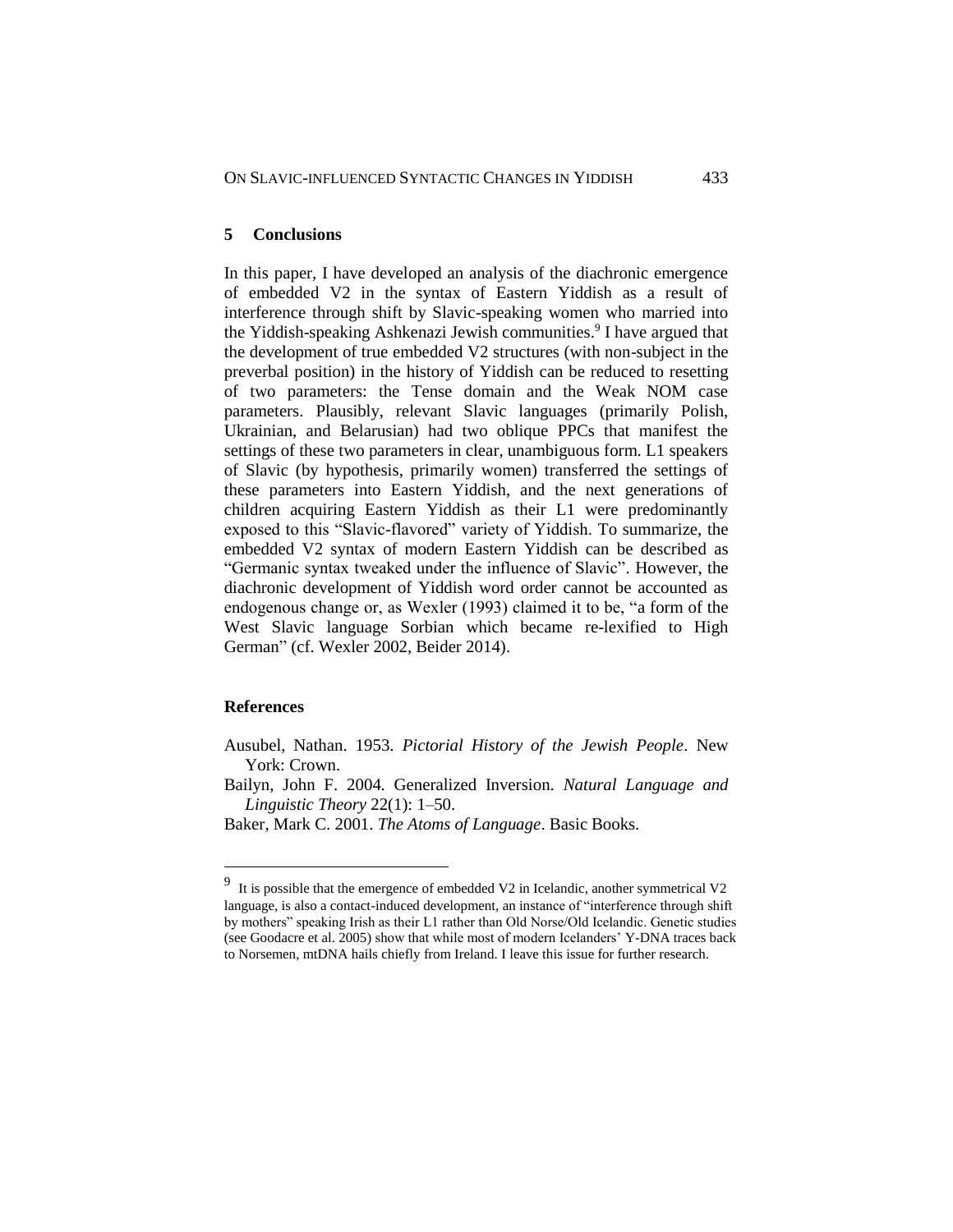- Behar, Doron M., Ene Metspalu, Toomas Kivisild, Alessandro Achilli, Yarin Hadid, Shay Tzur, Luísa Pereira, Antonio Amorim, Lluís Quintana-Murci, Kari Majamaa, Corinna Herrnstadt, Neil Howell, Oleg Balanovsky, Ildus Kutuev, Andrey Pshenichnov, David Gurwitz, Batsheva Bonne-Tamir, Antonio Torroni, Richard Villems, Karl Skorecki. 2006. The Matrilineal Ancestry of Ashkenazi Jewry: Portrait of a Recent Founder Event. *American Journal of Human Genetics* 78(3): 487–497.
- Beider, Alexander. 2014. Unity of the German component of Yiddish: myth or reality? *International Journal of the Sociology of Language* 226: 101–136.
- Besten, Hans den. 1983. The Interaction of Root Transformations and Lexical Deletive Rules. In: Werner Abraham (ed.) *On the Formal Syntax of Westgermania*. Amsterdam: John Benjamins. Pp. 47–131.
- Biale, Rachel. 1984. *Women and Jewish Law*. New York: Schocken Books.
- Birnbaum, Henrik. 1981. On Jewish Life and Anti-Jewish Sentiments in Medieval Russia. In: Henrik Birnbaum (ed.) *Essays in Early Slavic Civilization*. Munich: Wilhelm Fink.
- Borsley, Robert D. 2006. On the nature of Welsh VSO clauses. *Lingua* 116(4): 462–490.
- Brook, Kevin Alan. 1999. *The Jews of Khazaria*. Northvale, NJ/Jerusalem: Jason Aronson Inc.
- Clahsen, Harold and Klaus-Dirk Smolka. 1986. Psycholinguistic Evidence. In: Hubert Haider & Martin Prinzhorn (eds.) *Verb Second Phenomena in Germanic Languages*. Dordrecht: Foris. Pp. 137–168.
- Costa, Marta D.; Joana B. Pereira, Maria Pala, Verónica Fernandes, Anna Olivieri, Alessandro Achilli, Ugo A. Perego, Sergei Rychkov, Oksana Naumova, Jiři Hatina, Scott R. Woodward, Ken Khong Eng, Vincent Macaulay, Martin Carr, Pedro Soares, Luísa Pereira & Martin B. Richards. 2013. A substantial prehistoric European ancestry amongst Ashkenazi maternal lineages. *Nature Communications* 4: 2543.
- Deprez, Vivian & Alan Pierce. 1993. Negation and functional projections in early child grammar. *Linguistic Inquiry* 24: 25–68.
- Diesing, Molly. 1990. Verb Movement and the Subject Position in Yiddish. *Natural Language and Linguistic Theory* 8: 41–79.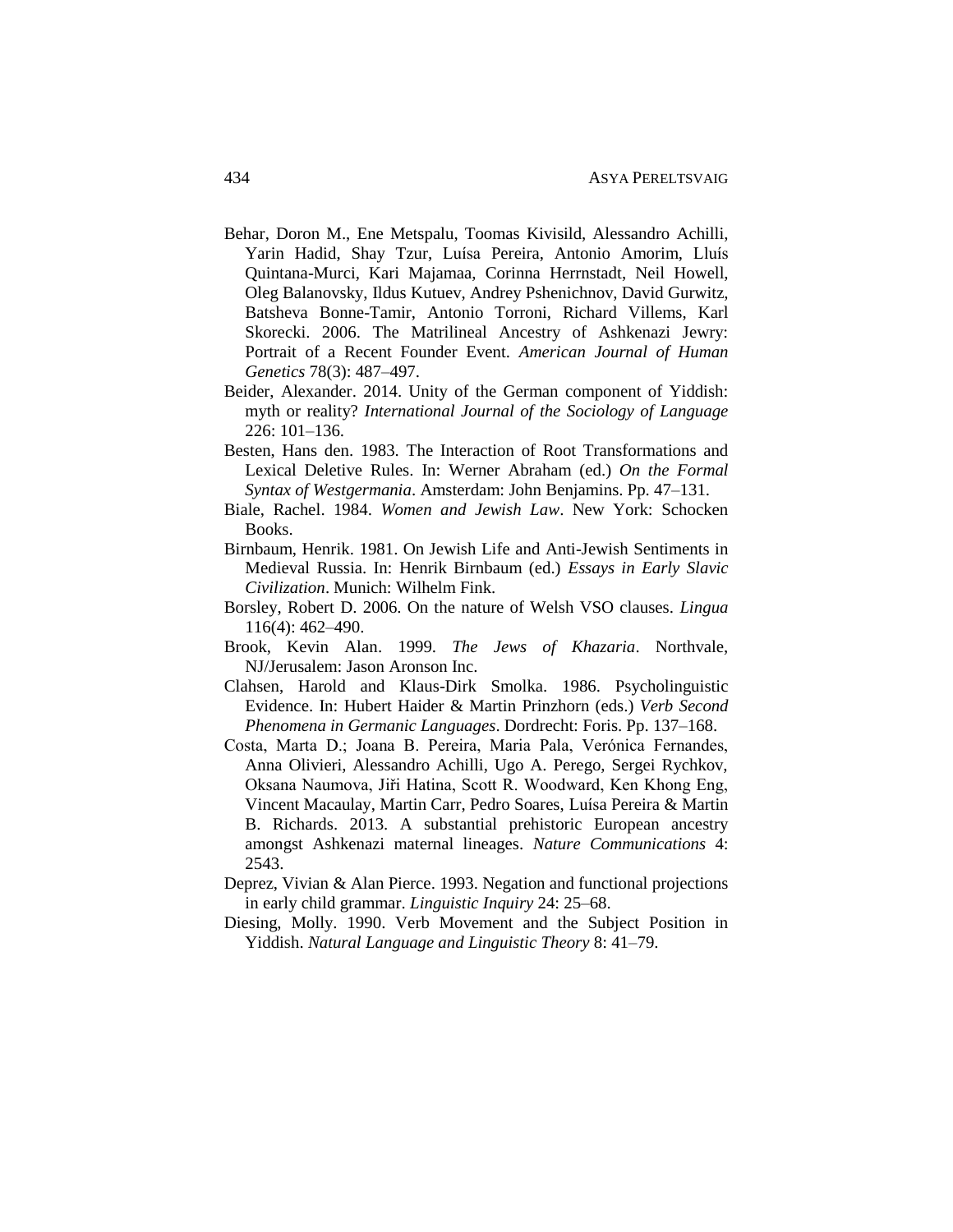- Dubnow, Simon. 1967. *History of the Jews: From the Beginning to Early Christianity*. New York: Yoseloff.
- Forster, Peter and Colin Renfrew. 2011. Mother Tongue and Y Chromosomes. *Science* 333 (6048): 1390.
- Goodacre, Sarah; Agnar Helgason, Jayne Nicholson, Lorraine Southam, L. Ferguson, Eileen Hickey, Emilce Vega, Kari Stefánsson, Ryk Ward & Bryan Sykes. 2005. Genetic evidence for a family-based Scandinavian settlement of Shetland and Orkney during the Viking periods. *Heredity* 95: 129–135.
- Grayzel, Solomon. 1984. *A History of the Jews*. New York: Meridian.
- Grenoble, Lenore A. 2010. Contact and the Development of the Slavic Languages. In: Raymond Hickey (ed.) *The Handbook of Language Contact*. Wiley-Blackwell. Pp. 581–597.
- Grewendorf, Günther. 1988. *Aspekte der deutschen Syntax*. Tübingen: Narr.
- Harshav, Benjamin. 1990. *The Meaning of Yiddish*. Berkeley: University of California Press.
- Heycock, Caroline and Beatrice Santorini. 1993. Head Movement and the Licensing of Non-Thematic Positions. In: Jonathan Mead (ed.) *The Proceedings of WCCFL 11*. Stanford: CSLI Publications. Pp. 262–276.
- Heycock, Caroline; Antonella Sorace, and Zakaris Svabo Hansen. 2010. V-to-I and V2 in subordinate clauses: an investigation of Faroese in relation to Icelandic and Danish. *The Journal of Comparative Germanic Linguistics* 13(1): 61–97.
- Holmberg, Anders. 1986. *Word Order and Syntactic Features in the Scandinavian Languages and English*. Ph.D. dissertation, University of Stockholm.
- Kallestinova, Elena. 2007. *Aspects of word order in Russian*. Ph.D. dissertation, University of Iowa.
- Kayne, Richard S. 1994. *The Antisymmetry of Syntax*. Cambridge, MA: MIT Press.
- King, Robert D. 2012. Were Polish Jews displaced Germans? *Historical Methods: A Journal of Quantitative and Interdisciplinary History* 45: 161–164.
- Koestler, Arthur. 1976. *The Thirteenth Tribe: The Khazar Empire and Its Heritage*. New York: Random House.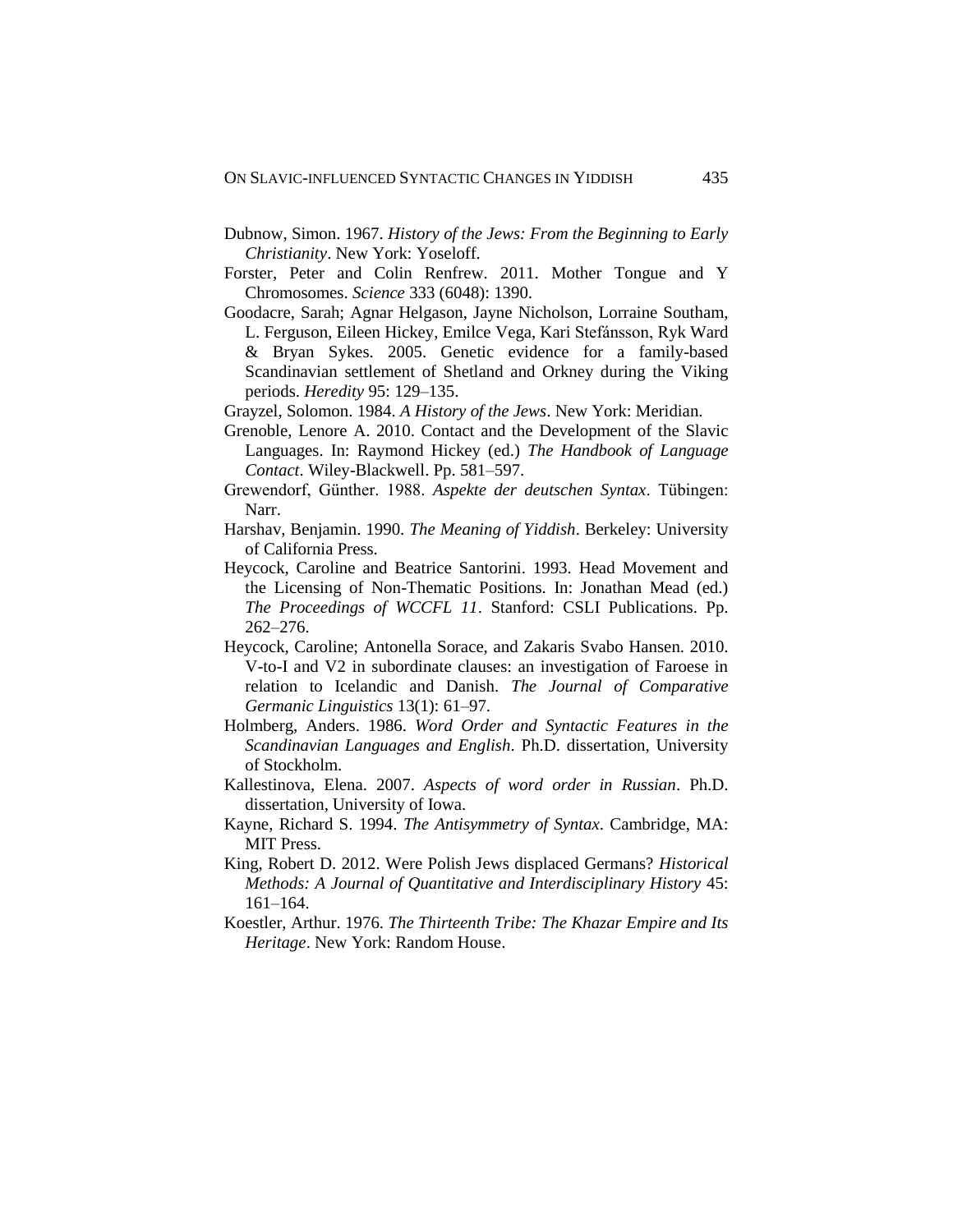- Lightfoot, David. 1989. The child's trigger experience: Degree-0 learnability. *Behavioral and Brain Sciences* 12(2): 321–334.
- Louden, Mark L. 2000. Contact-Induced Phonological Change in Yiddish: Another Look at Weinreich's Riddles. *Diachronica* 27(1): 85–110.
- Lucas, Christopher. 2012. Contact-induced grammatical change. Towards an explicit account. *Diachronica* 29(3): 275–300.
- Matras, Yaron. 2000. How predictable is contact-induced change in grammar? In: Colin Renfrew, April McMahon, and Larry Trask (eds.) *Time depth in historical linguistics*. Cambridge, UK: McDonald Institute for Archeological Research. Pp. 563–583.
- Mazzitelli, Lidia Federica. 2012. *The expression of predicative Possession in Belarusian and Lithuanian*. Ph.D. dissertation, Università degli Studi di Roma "La Sapienza".
- McAnallen, Julia. 2011. *The History of Predicative Possession in Slavic: Internal Development vs. Language Contact*. PhD dissertation, University of California, Berkeley.
- McWhorter, John. 2008. *Our Magnificent Bastard Tongue: The Untold History of English*. Gotham Press.
- Moravcsik, Edith. 1978. Universals of language contact. In: Joseph H. Greenberg (ed.) *Universals of Human Language*. Stanford: Stanford University Press. Pp. 94–122.
- Müller, Natascha. 1996. V2 in first-language acquisition: early child grammars fall within the range of universal grammar. *Linguistics* 34: 993–1028.
- Nebel, Almut; Dvora Filon, Marina Faerman, Himla Soodyall, Ariella Oppenheim. 2005. Y chromosome evidence for a founder effect in Ashkenazi Jews. *European Journal of Human Genetics* 13: 388–391.
- Platzack, Christer. 1986. The Position of the Finite Verb in Swedish. In: Hubert Haider & Martin Prinzhorn (eds.) *Verb Second Phenomena in Germanic Languages*. Dordrecht: Foris. Pp. 27–48.
- Pollock, Jean-Yves. 1989. Verb Movement, Universal Grammar, and the Structure of IP. *Linguistic Inquiry* 20(3): 365–424.
- Samuel, Maurice. 1971. *In Praise of Yiddish*. New York: Cowles.
- Santorini, Beatrice. 1989. *The Generalization of the Verb-Second Constraint in the History of Yiddish*. Ph.D. dissertation, University of Pennsylvania.